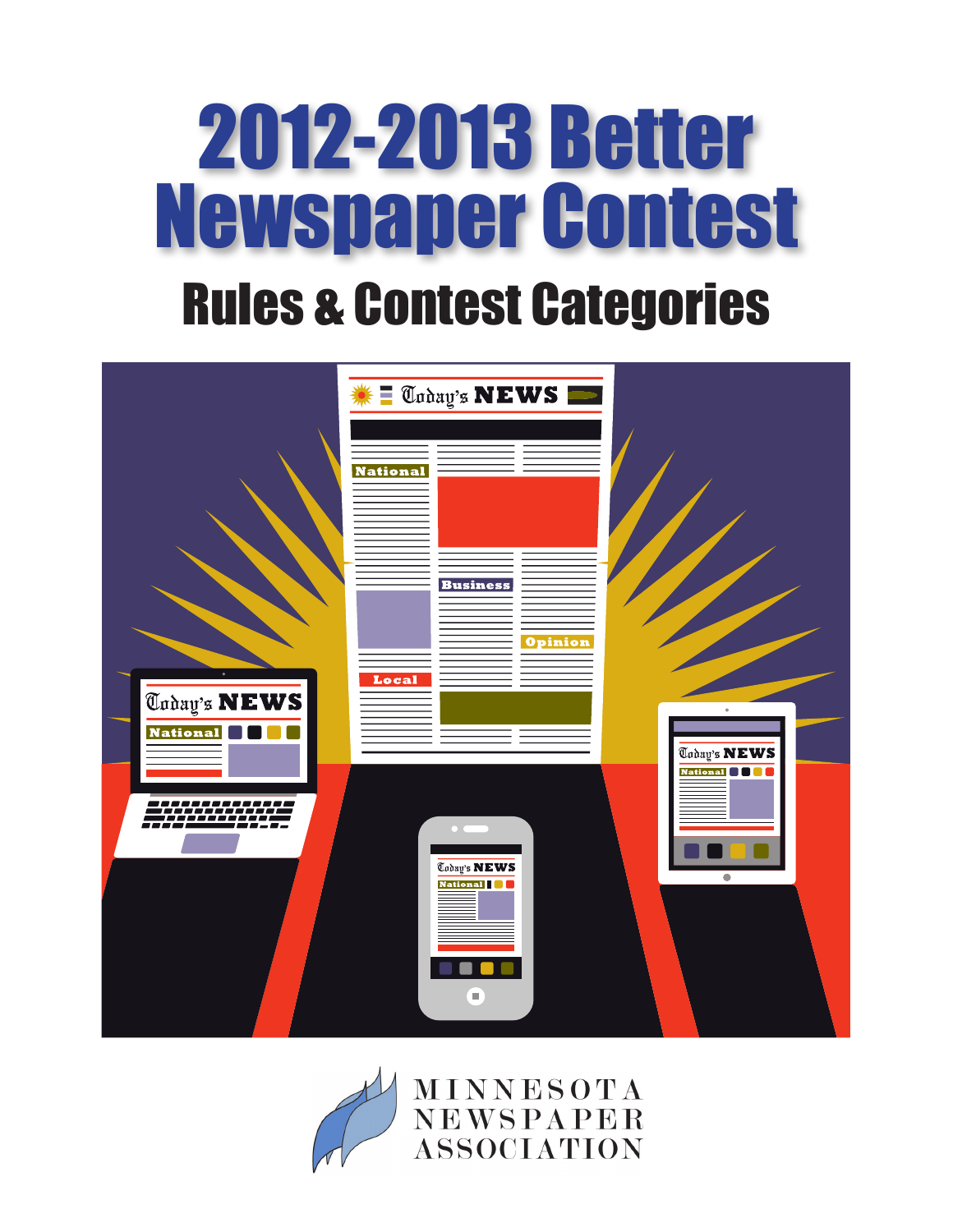# **2012-2013 Minnesota Newspaper Association Better Newspaper Contest Rules**

## **GENERAL PURPOSE OF THE CONTEST**

One of the reasons for MNA's existence, as laid down in the association's Articles of Incorporation (Art. III) is: "To secure improved standards in the practice and the profession of journalism." The purpose of this annual contest, therefore, is to recognize excellence in the various aspects of newspaper journalism so that the practice and profession in Minnesota may be advanced.

## **WHO MAY ENTER**

All active and associate members of MNA in good standing. To be considered "in good standing," dues for 2012 and all past dues must be paid in full by September 30, 2013, the contest entry deadline. Entries will be accepted only from members meeting these criteria.

## **DEADLINE**

**Monday, September 30, 2013**. All entries must be uploaded to the online system by 11 p.m. Sept. 30. Categories that require mail-in entry materials must be postmarked on or before Sept. 30. Entries postmarked later than Sept. 30 will not be accepted. Hand deliveries must be made to the MNA office by 5:00 p.m., Monday, Sept. 30.

## **TIME PERIOD**

Anything published between September 1, 2012, through August 31, 2013. Unless specified as a 2012 date, all dates given are in 2013. *For weeklies, "the weeks which contain" means the calendar week from Sunday through Saturday.*

## **JUDGING**

Experienced newspaper editors and publishers from the Illinois Press Association (IPA) will be selected as judges.

## **PRESENTATION**

Awards will be presented at the 147th Annual MNA Convention, January 23-24, 2014, at the DoubleTree by Hilton Minneapolis South. Winners will be notified by mailed letter from the MNA office in December. We will ask all winners not to publicize the fact, but wait until the January convention to do so.

## **HOW TO ENTER**

First, please read the rules and accompanying submission instructions! We have tried to make them clear. Judges will be instructed to give weight, in case of a tie, to the entry which most closely follows instructions. Failure to comply with instructions will be grounds for elimination from the contest. If you have questions, the MNA staff is prepared to assist you. To reach us, please call the MNA office, 612-332-8844 or 800-279-2979 or email member@mna. org. You may also contact LuAnn Yattaw by phone (612- 278-0235) or email (luann@mna.org). **See the detailed "How to Enter the 2012-2013 MNA Better Newspaper Contest" document for detailed submission instructions.**

## **CONTEST ENTRIES**

 You are required to fill out an entry form online for every single entry. If you submit more than one entry per category, you must fill out a separate entry form for each individual entry. Most categories require the submission of full-page PDF tearsheets online. Some categories require the submission, by mail, of full issues or sections.

 As specified, entries must include full-page tearsheets unaltered in any way. All mailed entries from a single newspaper must be submitted at one time in one package with entry labels, printed from the online system, affixed to the front of each mailed entry.

 The date each entry was published must appear somewhere on the tearsheet you submit. If no dateline appears, you must supply a notarized proof of publication that states the run date. The affidavit should be stapled behind the mailed entry blank or uploaded with the entry.

In categories that recognize individuals, if a person works for several newspapers under the same ownership and his or her work goes into more than one newspaper, he or she will be limited to two entries per category. For example: A person whose editorials are published in Newspapers A and B under the same ownership may not submit more than two separate editorials.

Stories or a series done by more than one writer will be counted as a single entry (one of two allowed) for the writer listed first on the contest entry form. Other writers on that series will be able to enter twice more in that **CONTINUED ▶**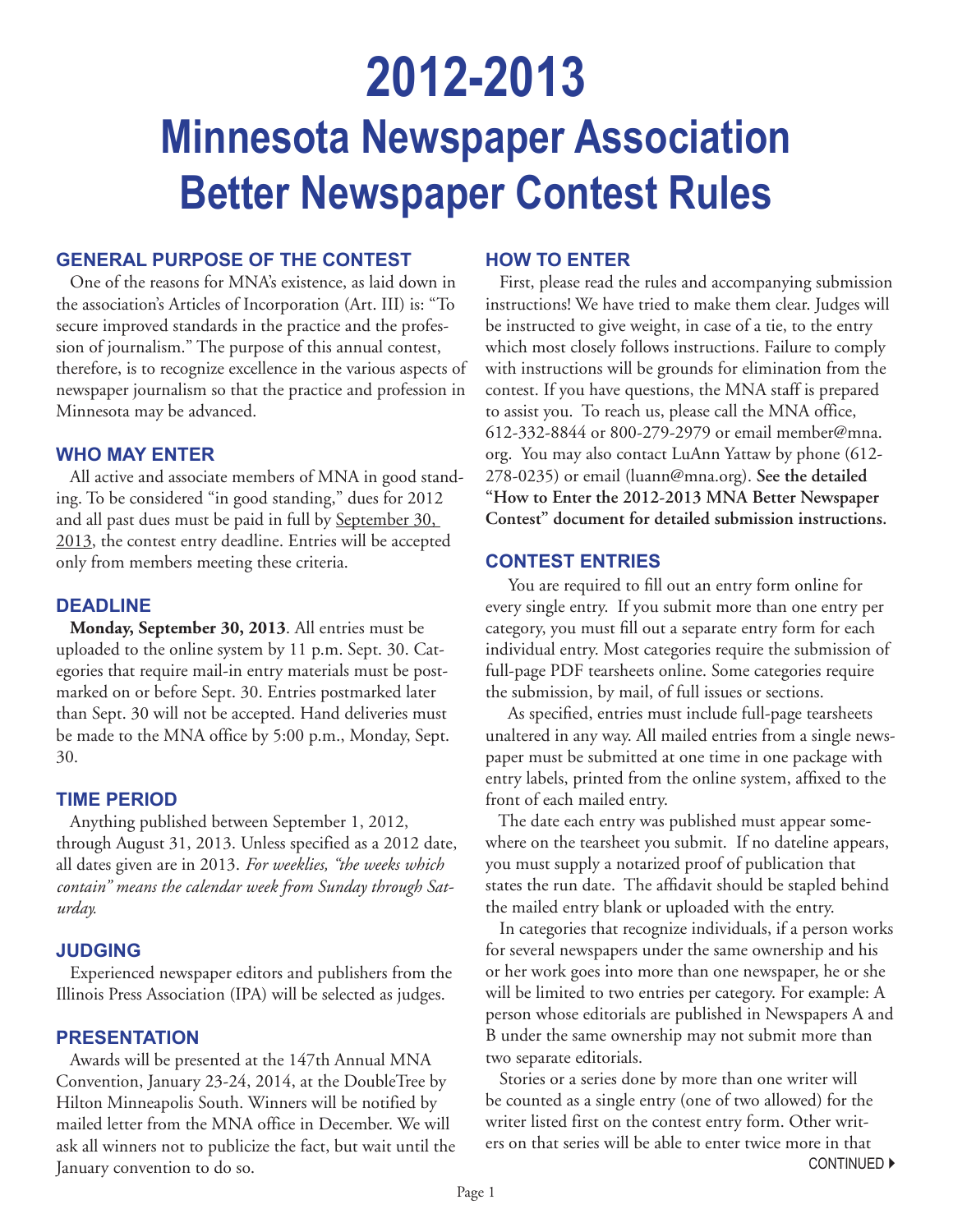### CONTEST ENTRIES CONTINUED

### category.

In categories that require the entry of three issues, these three issues count as ONE entry at \$9, NOT three at \$27. Submit all three issues together.

In categories for individuals that allow either one or two entries, each entry requires a separate \$9 fee. Each entry should be labeled separately. (For example, if a person submits his or her two best ads, this would be a \$18 charge and each ad should be labeled as a separate entry.)

## **COMMON STAFF OR COMMON OWNERSHIP**

If newspapers have A) the same ownership with common staff, OR B) the same ownership with common content (excluding editorial page material and news service material), then the smaller circulation paper will enter under the circulation of the largest paper in the group.

When entering news categories, apply this rule to your news staff and news content.

When entering advertising categories, apply this rule to your ad staff and ad content.

A. Common Ownership & Common Staff OR

B. Common Ownership & Common Content If either A. or B. exists, then the paper enters under the largest circulation paper in the group.

## **CIRCULATION**

The circulation figure you submitted for the MNA Newspaper Directory is the number used in determining which circulation category you were placed.

## **FEES**

There is a \$9 fee for each entry. Please plan to send your entry fee check with any mail-in entries to MNA, or complete credit card payment on or before the contest deadline.

Payment is due the same day entries are due.

Fees collected will be earmarked for two purposes: To provide awards for winners and to pay expenses associated with judging. Again, this year, first place winners will receive plaques.

If your newspaper submits multiple entries, please send only one check or credit card payment for the total sum of the combined entries. Make checks for entry fees payable to MNA.

## **WHAT NEEDS TO BE MAILED TO MNA**

• Any entries for categories that require mail-in submission including categories:

- 1: General Excellence
- 2: Typography and Design
- 4: General Reporting
- 6: Use of Photography as a Whole
- 7: Headline Writing
- 8: Advertising Excellence
- 31: Special Section
- 32: Best Magazine
- Payment for all entries: \$9 per entry.

• A printed list of all entries, must accompany payment.

To do this, go to the "Manage Entries" page of the online system, click "calculate entry fee" in the upper right-hand corner of the page, and print the report.

## **Mailed entries and payment must be postmarked by September 30, 2013 and sent to:**

**MNA Better Newspaper Contest 12 South Sixth Street, Suite 1120 Minneapolis, MN 55402** 

## **OTHER TIPS**

- 1. Label mail-in entries correctly. Affix the printed entry label securely. When more than one section or issue is required, be sure to bind all materials together securely with a binder clip, rubber bands, or enclose in a manila folder or envelope.
- 2. For entries that require submission online, make sure your PDF file works, and is the correct file for the category. Please keep file sizes to 5MB or less, to aid judges in accessing entry content. For URL links, make sure they are "live" and accessible by judges.
- 3. Watch your dates. Judges will eliminate the entries if they don't match the rule requirements.
- 4. For contest purposes, weeks run Sunday through Saturday.
- 5. Don't pass by a category because you think you aren't good enough. Each year we have winners from newspapers that have never before won an award.

The contest is under the supervision of MNA. We will return no entries and judges' decisions will be final. Judges will be asked to (1) avoid ties; (2) make no awards if they feel entries do not come up to judges' standards; (3) if merited, make first, second and third place awards; (4) make written comments about each winner.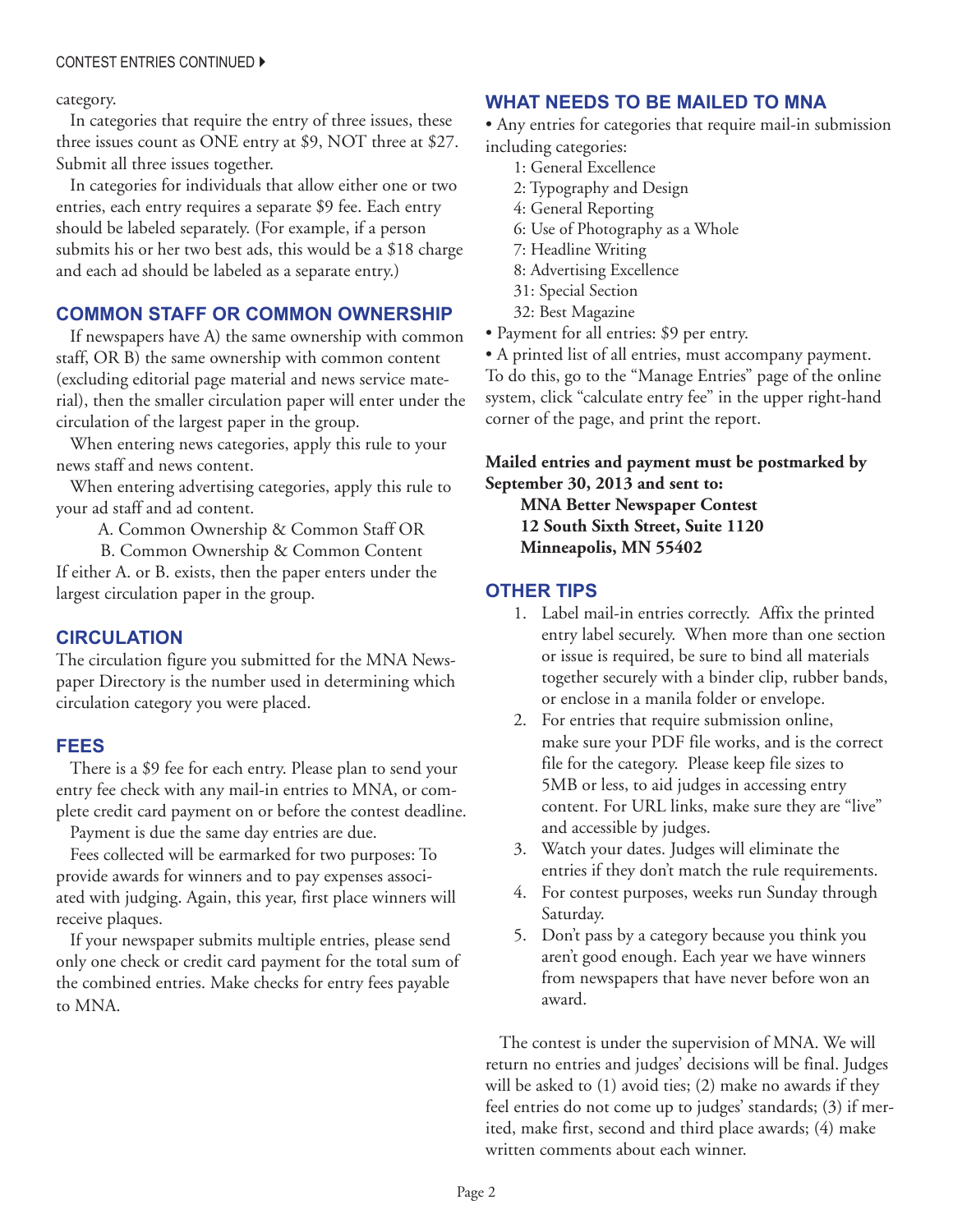# **2012-2013 Contest Categories**

## Three Main Category Divisions

## **Awards to Newspapers** Page

**Rules for Division I:** *Each newspaper may enter no more than one entry in each contest category. Entries from three different issues of your newspaper must be submitted. Five dates will be listed in the explanation of each category. You must choose three of these five dates for each category.*

## **Special Awards Page 1976**

| 39. Explanation of Newspaper Operations or Newspaper Ethics 12 |  |
|----------------------------------------------------------------|--|
|                                                                |  |
|                                                                |  |
| Rules for Division III: Rules are covered under each category. |  |

## **Awards to Individuals** Page

| 12.             |                             |  |
|-----------------|-----------------------------|--|
| 13.             |                             |  |
| 14 <sub>1</sub> |                             |  |
| $15 -$          |                             |  |
| 16.             |                             |  |
|                 |                             |  |
|                 |                             |  |
|                 |                             |  |
| 20.             |                             |  |
| 21.             |                             |  |
|                 |                             |  |
| 23              |                             |  |
| 24.             |                             |  |
|                 |                             |  |
|                 | a. News Photo               |  |
|                 | b. Sports Photo             |  |
|                 | c. Feature Photo            |  |
|                 | d. Photo Story              |  |
|                 | e. Portrait and Personality |  |

## 26. Use of Information Graphics and Graphic Illustrations................. 9

**Rules for Division II:** *Each individual may enter no more than two entries in each contest category. Entries may be selected from any issue in the contest period.*





Entry

## Circulation Classes

## **Circulation Classes\***

Weeklies under 1,500 Weeklies 1,500 to 2,500 Weeklies 2,501 to 5,000 Weeklies over 5,000 Dailies under 10,000\*\* Dailies 10,000 and over\*\*

*\*Your newspaper is placed in a circulation class based on the circulation figure you submitted for the MNA Newspaper Directory. If you think the circulation listed is incorrect, contact LuAnn Yattaw by email (luann@ mna.org) or phone (612-278-0235.*

*\*\* Daily newspaper circulation class determined by M-F circulation figures.*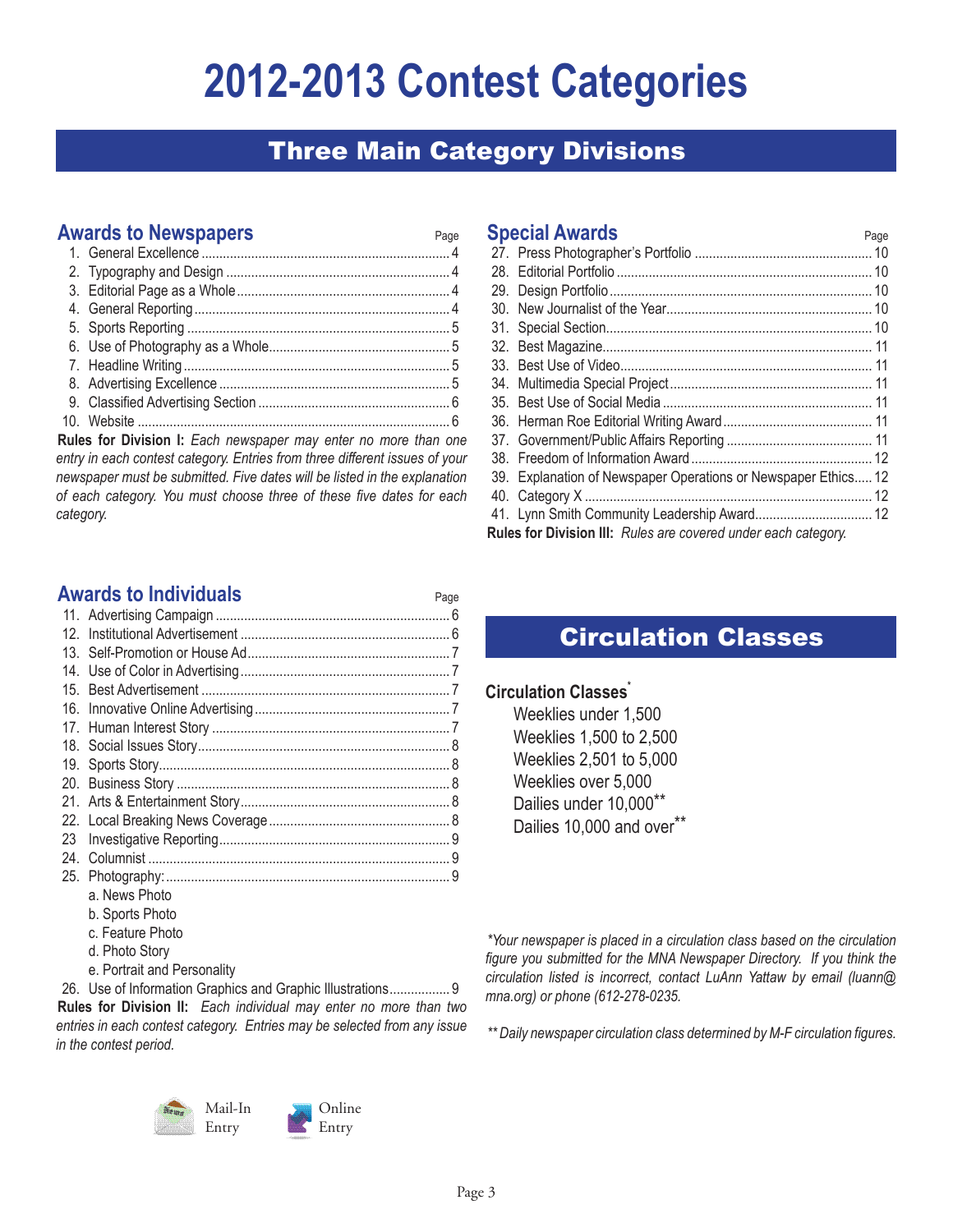## **1.**

## **General Excellence**

**(Competition among all circulation classes.)**

This award will recognize the balanced excellence of the newspaper as a whole. Judges will consider: depth, breadth and quality of news coverage; quality of advertising, both classified and display; quality of editorial page with particular attention to relevance to community; quantity and quality of pictorial material; and over appearance of the newspaper.

|               |    |   |    |   | <b>General Excellence</b>                |    |    |
|---------------|----|---|----|---|------------------------------------------|----|----|
|               | Su | M | Tu | W | Th                                       | -F | Sa |
| Oct           |    |   |    |   | $14$ 15   16   17   18   19   20         |    |    |
| Dec           |    |   |    |   | $\frac{1000}{2012}$ 16 17 18 19 20 21 22 |    |    |
| Apr<br>2013   |    |   |    |   | 21 22 23 24 25 26 27                     |    |    |
| 2013          |    | 8 |    |   | 9   10   11   12   13                    |    |    |
| Aug I<br>2013 |    |   |    |   | 18 19 20 21 22 23 24                     |    |    |

Weeklies: Submit full issues from three (3) of the five (5) calendar weeks listed above.

Dailies or semiweeklies: Submit full issues from three (3) of the five (5) exact dates listed. If you

do not publish that day, submit full issues from the date closest to, and within the same week shown. Do not submit more than one issue from the week.

**Each newspaper may submit one (1) entry. One entry consists of three (3) full newspaper issues. Submit newspapers to MNA by mail.**

#### **Typography and Design 2.**

## **(Competition among all circulation classes.)**

This award will recognize excellence in the appearance of the newspaper. Judges will consider: design of the entire newspaper including use of photos; headlines and body types; quality of reproduction; use of information graphics and graphic illustrations; and overall appearance.

|             |    |                        |    |                         | <b>Typography &amp; Design</b> |       |       |
|-------------|----|------------------------|----|-------------------------|--------------------------------|-------|-------|
|             | Su | М                      | Tи | W                       | Th                             |       | Sa    |
| Nov<br>2012 | 4  |                        | 6  |                         | 8                              | 9     | 10    |
| Jan<br>2013 | 13 | 14                     |    | 15 16                   | 17                             | 18    | 19    |
| Mar<br>2013 | 10 | 11                     |    | 12 13                   | 14                             |       | 15 16 |
| Jun<br>2013 | 2  | 3                      | 4  | $\overline{\mathbf{5}}$ | 6                              |       | 8     |
| Jul<br>2013 |    | 21   22   23   24   25 |    |                         |                                | 26 27 |       |

Weeklies: Submit full issues from three (3) of the five (5) calendar weeks listed above.

Dailies or semiweeklies: Submit full issues from three (3) of the five (5) exact

dates listed. If you do not publish that day, submit full issues from the date closest to, and within the same week shown. Do not submit more than one issue from the week.

**Each newspaper may submit one (1) entry. One entry consists of three (3) full newspaper issues. Submit newspapers to MNA by mail.**

### **Editorial Page as a Whole 3.**

## **(Competition among all circulation classes.)**

This award will recognize excellence in the entire editorial page. Judges will consider: the significance of the work to the community; the quality and impact of the writing; and the diversity of material. Judges will give 75% weight to the page's content; 25% weight to the form in which the material is presented.

| Oct         | Su | М                        |    |           | <b>Editorial Page as a Whole</b> |       |       |
|-------------|----|--------------------------|----|-----------|----------------------------------|-------|-------|
|             |    |                          | Tu | W         | Th                               |       | Sa    |
|             |    | 21 22                    |    |           | 23 24 25 26 27                   |       |       |
| Mar<br>2013 | 17 | 18                       |    | 19 20     | 21                               | 22 23 |       |
| Apr<br>2013 |    | 8                        | 9  | 10        | 11                               | 12 13 |       |
| Jul<br>2013 |    | 8                        | 9  | <b>10</b> | 11                               |       | 12 13 |
| Aug         | 4  | $\overline{\phantom{0}}$ | 6  | 7         | 8                                | 9     | 10    |

Weeklies: Submit -page PDF arsheet(s) online the editorial page pages from three (3) of the five (5) caldar weeks listed ove.

ilies or semieklies: Sub-

mit full-page PDF

tearsheet(s) online of the editorial page or pages from three (3) of the five (5) exact dates listed. If you do not publish that day, submit full issues from the date closest to, and within the same week shown. Do not submit more than one tearsheet from the week.

**Each newspaper may submit one (1) entry. One entry consists of three (3) PDF tearsheet(s) of the entire editorial page or pages submitted online.** 

## **General Reporting**

**4.**

### **(Competition among all circulation classes.)**

This award will recognize excellence in general news reporting. Judges will consider: the content of the writing and the form in which it is written; the selection of significant material to report about; and the way in which the material is handled.

| Su<br>9 | M<br>$\frac{10}{11}$ 12 13 14 15 | Tu | Th | F            | Sa                                                                                                                                                                                                       |
|---------|----------------------------------|----|----|--------------|----------------------------------------------------------------------------------------------------------------------------------------------------------------------------------------------------------|
|         |                                  |    |    |              |                                                                                                                                                                                                          |
|         |                                  |    |    |              |                                                                                                                                                                                                          |
|         |                                  |    |    |              |                                                                                                                                                                                                          |
|         |                                  |    |    | $\mathbf{1}$ | $\mathbf{2}$                                                                                                                                                                                             |
|         |                                  |    |    |              |                                                                                                                                                                                                          |
|         |                                  |    |    |              |                                                                                                                                                                                                          |
|         |                                  |    |    |              | $\overline{20}$  21  22  23  24  25  26<br>$\frac{1}{2013}$ 24 25 26 27 28<br>$\frac{\text{May}}{\text{2013}}$ 12 13 14 15 16 17 18<br>$\frac{\text{Aug}}{\text{long}}$ 11   12   13   14   15   16   17 |

**/eeklies: Submit full** issues from three (3) f the five (5) calenar weeks listed bove.

ailies or semieeklies: Submit full sues from three (3) the five  $(5)$  exact dates listed. If you

do not publish that day, submit full issues from the date closest to, and within the same week shown. Do not submit more than one issue from the week.

**Each newspaper may submit one (1) entry. One entry consists of three (3) full newspaper issues. Submit newspapers to MNA by mail.**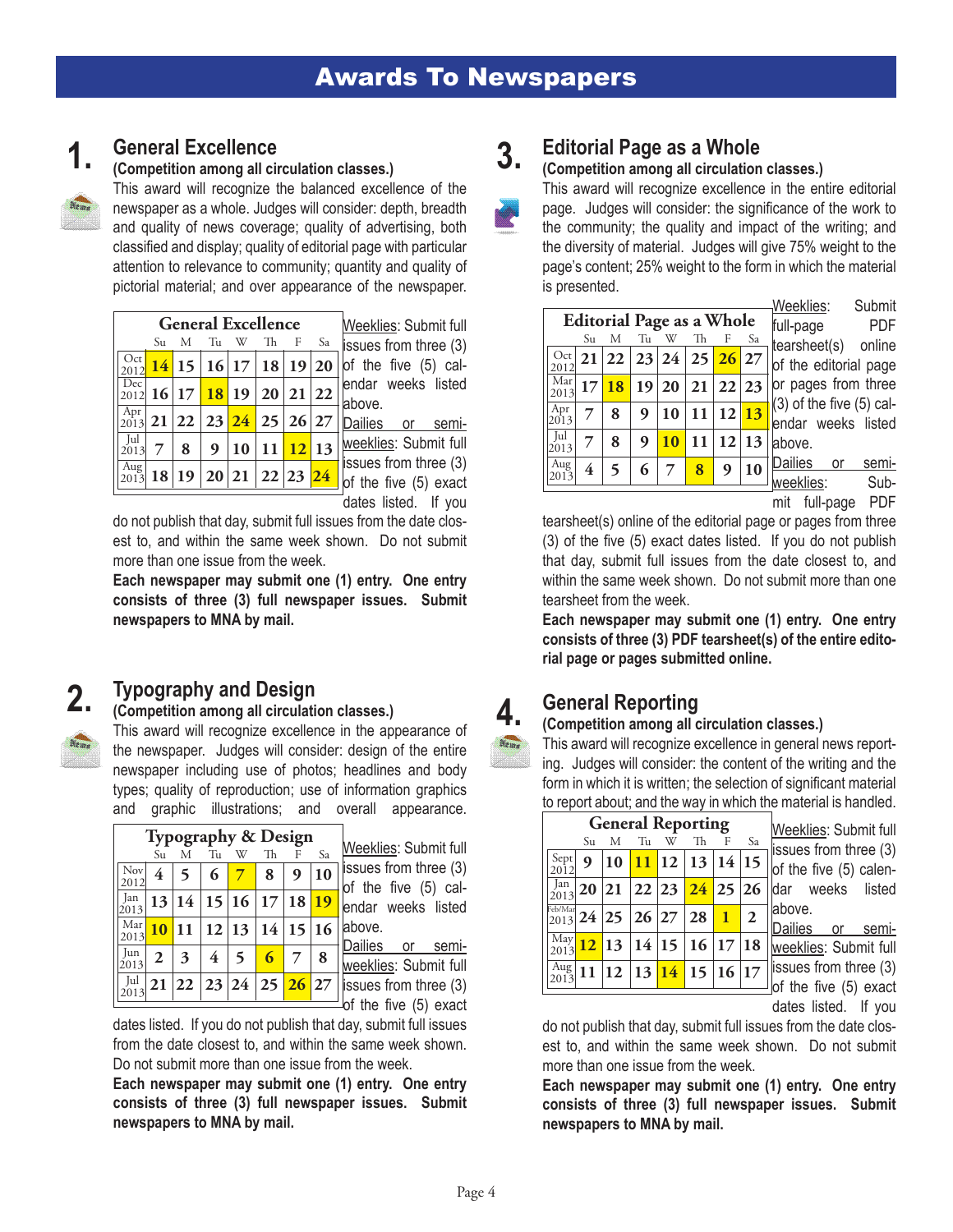#### **Sports Reporting 5.**

### **(Competition among all circulation classes.)**

This award will recognize excellence in sports reporting. Judges will consider: the content of the writing and the form in which it is written; the selection of significant material to report about; and the way in which the material is handled.

|               |    |   |    | <b>Sports Reporting</b>  |   |                        |
|---------------|----|---|----|--------------------------|---|------------------------|
|               | Su | M | Tu | W Th                     | F | Sa                     |
| Oct<br>2012   |    |   |    |                          |   | $21$ 22 23 24 25 26 27 |
| Jan<br>2013   |    |   |    | 13 14 15 16 17 18 19     |   |                        |
| Feb  <br>2013 |    |   |    | 10 11 12 13 14 15 16     |   |                        |
| May<br>2013   |    |   |    | $12\,$ 13 14 15 16 17 18 |   |                        |
| Jul<br>2013   |    |   |    | $14 15 16 17$ 18 19 20   |   |                        |

Weeklies: Submit full-page PDF tearsheet(s) of the entire sports section or pages online from three (3) of the five (5) calendar weeks listed above.

Dailies or semiweeklies: Submit full-

page PDF tearsheet(s) of the entire sports section or pages online from three (3) of the five (5) exact dates listed. If you do not publish that day, submit full issues from the date closest to, and within the same week shown. Do not submit more than one tearsheet from the week.

**Each newspaper may submit one (1) entry. One entry consists of three (3) PDF tearsheet(s) of the entire sports section or pages submitted online.** 



## **Use of Photography as a Whole**

**(Competition among all circulation classes.)**

This award will recognize excellence in the use of photography throughout the newspaper as a whole. Judges will consider: the use of news photography in relation to news stories and other elements of the newspaper; the manner in which photos are used throughout the entire newspaper; and the photographer's technique.

|             | Su   |                                       | Tu              | W |   |                                |   | $\mathcal{S}_a$ issues from three (3)                                                                                                                               |
|-------------|------|---------------------------------------|-----------------|---|---|--------------------------------|---|---------------------------------------------------------------------------------------------------------------------------------------------------------------------|
|             |      |                                       |                 |   |   |                                |   |                                                                                                                                                                     |
| Mar<br>2013 | 3    | 4                                     | 5               | 6 | 7 | 8                              | 9 | dar weeks listed<br>labove.                                                                                                                                         |
| May<br>2013 | 5    | 6                                     | 7               | 8 | 9 |                                |   | Dailies or semi-                                                                                                                                                    |
| Jul         |      |                                       |                 |   |   |                                |   | <b>weeklies: Submit full</b><br>$\frac{1}{2}$ issues from three (3)                                                                                                 |
|             |      |                                       |                 |   |   |                                |   | $\vert$ of the five (5) exact                                                                                                                                       |
|             | 2013 | Sept <sup>1</sup><br>Aug <sup>1</sup> | 21 <sup>1</sup> |   |   | Th<br>22 23 24 <br>11 12 13 14 |   | Use of Photography as a Whole Meeklies: Submit full<br>$F_{\perp}$<br>$23 24 25 26 27 28 29 $ of the five (5) calen-<br>10 11<br>25 26 27<br>$15 \vert 16 \vert 17$ |

|        |  | <u>WUUNIUU</u> . UUUHIIL IUII |
|--------|--|-------------------------------|
|        |  | issues from three (3)         |
|        |  | of the five (5) calen-        |
|        |  | dar weeks listed              |
| above. |  |                               |
|        |  | Dailies or semi-              |

eeklies: Submit full sues from three  $(3)$ the five  $(5)$  exact dates listed. If you

do not publish that day, submit full issues from the date closest to, and within the same week shown. Do not submit more than one issue from the week.

**Each newspaper may submit one (1) entry. One entry consists of three (3) full newspaper issues. Submit newspapers to MNA by mail.**

## **Headline Writing**

**(Competition among all circulation classes for weeklies; dailies compete in one class.)**



**7.**

## This award will recognize excellence in the effective use of non-advertising headlines. Judges will consider: whether headlines attract readers' attention and accurately reflect stories; and the overall effectiveness of headlines through-

| <b>Headline Writing</b> |    |                      |    |   |  |  |    |  |  |  |
|-------------------------|----|----------------------|----|---|--|--|----|--|--|--|
|                         | Su | M                    | Tu |   |  |  | Sa |  |  |  |
| Nov                     |    | 11 12 13 14 15 16 17 |    |   |  |  |    |  |  |  |
| Mar                     |    |                      |    | 6 |  |  |    |  |  |  |

out the newspaper as a whole.

Neeklies: Submit ull issues from the wo calendar weeks listed above, plus one issue of your own

choosing from the

contest period.

Dailies or semi-weeklies: Submit full issues from the exact dates listed, plus one issue of your own choosing from the contest period. If you do not publish the listed dates, submit full issues from the dates closest to, and within the same week shown.

**Each newspaper may submit one (1) entry. One entry consists of three (3) full newspaper issues. Submit newspapers to MNA by mail.**

#### **Advertising Excellence 8.**

### **(Competition among all circulation classes.)**

This award will recognize overall excellence in locally prepared display and classified advertising. For advertising overall, judges will consider consistency in ad quality the number and variety of advertisers. With respect to display advertising, judges will consider: the probable total effect on the reader; the use of good design, typography and creativity in the ad; and the general appearance of display advertising throughout the issues, including presswork. With respect to classified advertising, judges will consider: variety of classifications and general appearance and display of ads.

|                                                     | <b>Advertising Excellence</b> |   |                  |                |                                 |     |    |  |  |  |  |  |
|-----------------------------------------------------|-------------------------------|---|------------------|----------------|---------------------------------|-----|----|--|--|--|--|--|
|                                                     | Su                            | M | Tu               |                | W Th                            | – F | Sa |  |  |  |  |  |
| $\int$ Oct<br>2012                                  |                               | 8 | $\boldsymbol{9}$ |                | $10 \vert 11 \vert 12 \vert 13$ |     |    |  |  |  |  |  |
| $\overline{Dec}$<br>2012                            | $\mathbf{2}$                  | 3 | $\overline{4}$   | 5 <sup>5</sup> | $\overline{6}$                  |     | 8  |  |  |  |  |  |
| $\begin{array}{c}\n\text{Feb} \\ 2013\n\end{array}$ |                               |   |                  |                | $10 11 $ $12 13 14 15 16 $      |     |    |  |  |  |  |  |
| $\begin{bmatrix} Apr \\ 2013 \end{bmatrix}$         |                               |   |                  |                | $14$ 15 16 17 18 19 20          |     |    |  |  |  |  |  |
| $\sqrt{\frac{May}{2013}}$                           |                               |   |                  |                | 19 20 21 22 23 24               |     |    |  |  |  |  |  |
|                                                     |                               |   |                  |                |                                 |     |    |  |  |  |  |  |

Weeklies: Submit full issues from hree (3) of the five (5) calendar weeks listed above.

Dailies or semiweeklies: Submit full issues from three (3) of the five (5) exact dates

listed. If you do not publish that day, submit full issues from the date closest to, and within the same week shown. Do not submit more than one issue from the week.

**Each newspaper may submit one (1) entry. One entry consists of three (3) full newspaper issues. Submit newspapers to MNA by mail.**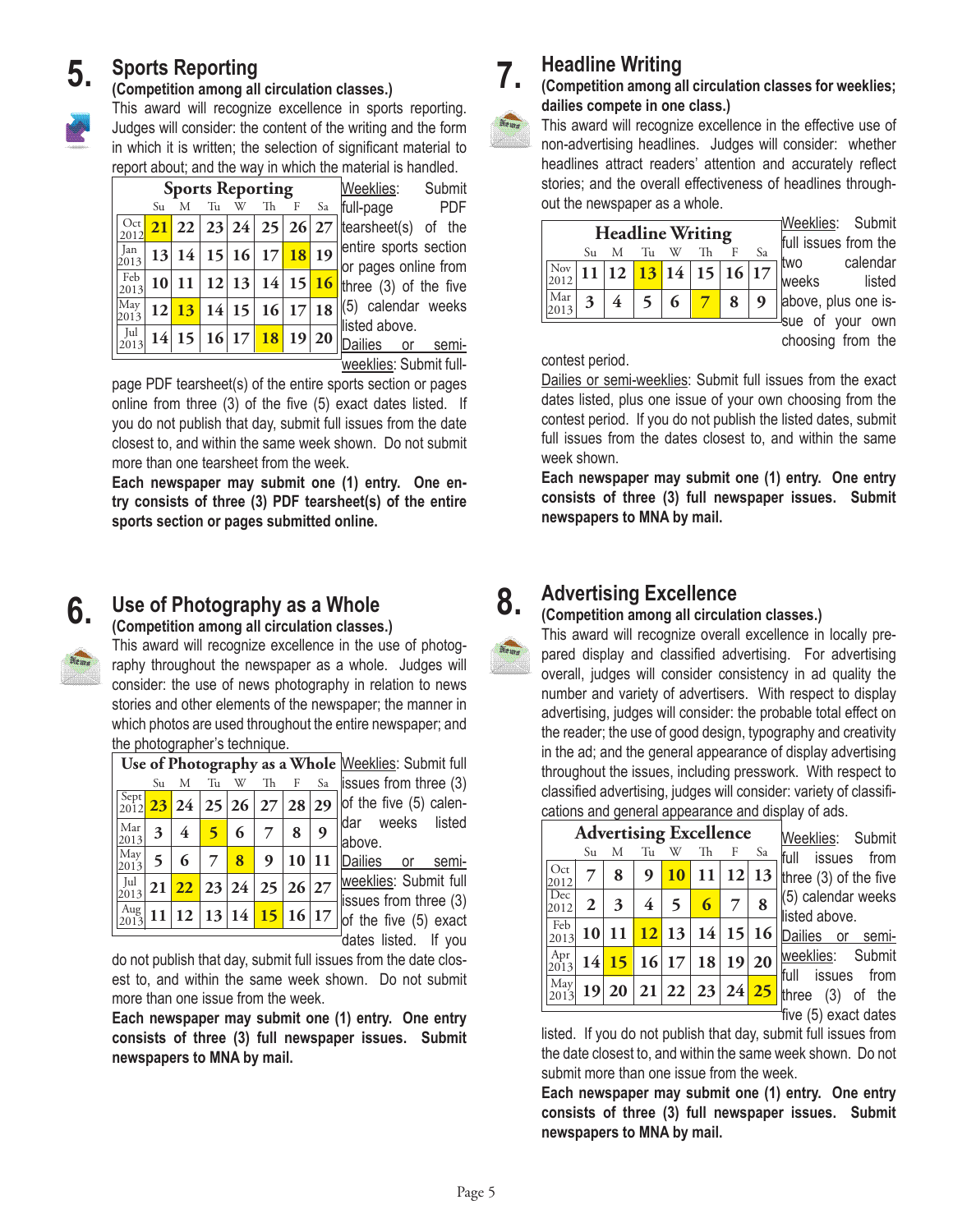**9.**

**(Competition among 3 classes: weekly circulation up to 2,500, weekly over 2,500, and dailies.)**



This award will recognize quality classified advertising pages, including classified display ads. Judges will consider: overall attractiveness; ease in reading; clarity of classified headlines; organization; promotion of classified advertising use; and ease for readers to place and use classifieds.

| <b>Classified Ad Section</b> |              |    |                |                          |                      |          |    |  |  |  |  |  |
|------------------------------|--------------|----|----------------|--------------------------|----------------------|----------|----|--|--|--|--|--|
|                              | Su           | M  | Tu             | W                        | Th                   | F        | Sa |  |  |  |  |  |
| Dec<br>2012                  | $\mathbf{2}$ | 3  | $\overline{4}$ | $\overline{\phantom{0}}$ | 6                    |          | 8  |  |  |  |  |  |
| Feb<br>2013                  | 10           | 11 |                | 12 13                    |                      | 14 15 16 |    |  |  |  |  |  |
| Mar<br>2013                  | 10           | 11 |                |                          | 12 13 14 15 16       |          |    |  |  |  |  |  |
| Jun<br>2013                  | 9            | 10 |                | 11 12                    | 13                   | 14       | 15 |  |  |  |  |  |
| Aug<br>2013                  |              |    |                |                          | 25 26 27 28 29 30 31 |          |    |  |  |  |  |  |

Weeklies: Submit full-page PDF tearsheet(s) online of the classified advertising section or pages from three  $(3)$  of the five  $(5)$ calendar weeks listed above. Dailies or semi-

weeklies: Submit full-page PDF tearsheet(s) online of the classified advertising section or pages from three (3) of the five (5) exact dates listed. If you do not publish that day, submit full issues from the date closest to, and within the same week shown. Do not submit more than one tearsheet from the week.

**Each newspaper may submit one (1) entry. One entry consists of three (3) PDF tearsheet(s) of the entire classified advertising section or pages submitted online.** 

#### **Website 10.**

**(Competition among all circulation classes for weeklies; dailies compete in one class.)**

This award will recognize excellence in newspaper websites based on the following criteria: content (quality of news and editorial matter); navigation (ease of finding and retrieving information from the website); visual and design (layout, use of graphics, photographs, animation, color and other visuals); advertising (innovative strategies and/or evidence of revenue generation); community (demonstration that the website fulfills a "community gatekeeper" role). The newspaper website will be randomly visited by judges a minimum of three times.

All newspapers: Submit a link (URL) to your website online. **Each newspaper may submit one (1) entry. One entry consists of the newspaper URL submitted online.** 

\*\* By submitting an advertising entry to the MNA Better Newspaper Contest, the newspaper (and its employees and agents) agree that, without compensation or other consideration to them, (a) MNA may reproduce and distribute the advertising copy to other newspapers, and (b) that those newspapers may use and publish the advertising copy (or portions thereof), so long as the use or reproduction is not for the original advertiser. The newspaper retains whatever ownership rights it may have in the advertising copy, including those arising under copyright law.

## Awards To Individuals **Classified Advertising Section**

#### **Advertising Campaign 11.**

## **(Competition among all individuals.)**

This award will recognize overall excellence of an advertising campaign and will be made to the person(s) responsible for conceiving and organizing the ad campaign. For the purpose of this contest, "ad campaign" is defined as a series of no less than 3 ads related to the SAME advertiser. Ads must have appeared in different issues of your newspaper, not necessarily consecutive. Judges will consider: probable effects on the reader; statement by the advertiser as to the effects of the series (this statement must be included or entry will be deemed incomplete); and general appearance including design, typography and presswork.

Ads placed in member-owned shoppers may be entered in this category as part of the member newspaper's entries.

Individuals: Submit tearsheets online from any issue within the contest period.

**Each individual may submit two (2) entries. One entry consists of a minimum three (3) PDF tearsheets of the entire page including the page number and date. Entrants must include a statement from the advertiser as to the effect of the series.**

#### **Institutional Advertisement 12.**

**(Competition among individuals in 3 classes: weekly circulation up to 2,500, weekly over 2,500, and dailies.)**

This award will recognize excellence of the best institutional advertisement and will be made to the person(s) who conceived and developed the advertisement. An institutional ad should project the best business image or portray the character of the business. Examples include ads for banks, hospitals, groups of professionals, savings and loans, and utility companies. Judges will consider: the attractiveness of the ad as it appeals to readers, giving 50% weight to the appeal, 25% to the copy and 25% to the layout and design. Individuals: Submit tearsheets online from any issue within the contest period.

**Each individual may submit two (2) separate ad entries. One entry consists of one (1) PDF tearsheet of the entire page submitted online.**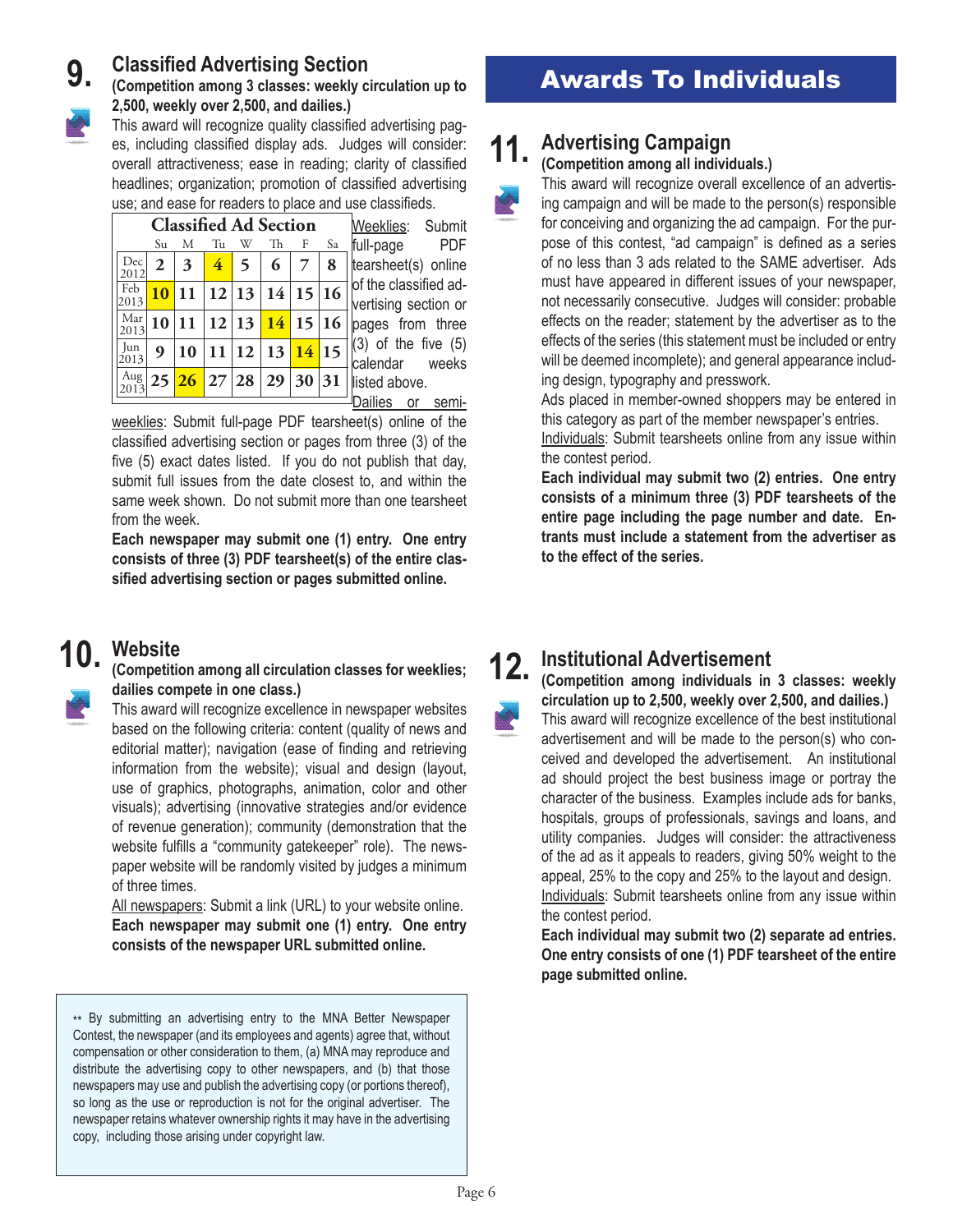## **Self-promotion or House Ad 13.**

**(Competition among individuals in 3 classes: weekly circulation up to 2,500, weekly over 2,500, and dailies.)** This award will recognize excellence of the best house ad and will be made to the person(s) who conceived and developed the idea. Examples include ads promoting readership, classified, MCAN, effectiveness of ROP ads, and color promotion. (All entries submitted become the property of

MNA and may be reproduced for distribution to the general membership at a later date.) Judges will consider: originality and appearance of the ad, giving 50% weight to the ad idea, 25% to the copy and 25% to the layout and design.

Individuals: Submit tearsheets online from any issue within the contest period.

**Each individual may submit two (2) separate ad entries. One entry consists of one (1) PDF tearsheet of the entire page submitted online.**

## **Use of Color in Advertising 14.**

**(Competition among individuals in 3 classes: weekly circulation up to 2,500, weekly over 2,500, and dailies.)** This award will recognize the effective use of color in advertising and will be awarded to the person(s) who conceived and developed the ad. Judges will consider: overall appearance; effectiveness of the color use; appropriateness of the color hue for the ad subject; and uniqueness or creativity in the use of color.

Individuals: Submit tearsheets online from any issue within the contest period.

**Each individual may submit two (2) separate ad entries. One entry consists of one (1) PDF tearsheet of the entire page submitted online.**

## **Best Advertisement 15.**

**(Competition among individuals in all circulation classes for weeklies; dailies compete in one class.)**

This award will recognize the excellence of the best staffproduced ad that does not fit in the institutional of house ad categories and will be awarded to the person(s) who conceived and developed the ad. Judges will consider: the originality and appearance of the ad, giving 50% weight to the ad idea, 25% to the copy, and 25% to the layout and design.

Individuals: Submit tearsheets online from any issue within the contest period.

**Each individual may submit two (2) separate ad entries. One entry consists of one (1) PDF tearsheet of the entire page submitted online.**

#### **Innovative Online Advertising 16.**

### **(Competition among individuals in all circulation classes for weeklies; dailies compete in one class.)**

This award will recognize excellence for a single online ad campaign including, but not limited to, button ads, banners, video and flash animation and will be awarded to the person(s) responsible for conceiving the ad campaign. Judges will consider: creativity, effectiveness, impact, and a statement by the advertiser as to the effects of the campaign (this statement must be included or entry will be deemed incomplete).

Individuals: Submit PDFs or URLs (permalink) online from any date within the contest period.

**Each individual may submit two (2) entries. One entry consists of PDF files or URLs for up to 5 ads relating to the same advertiser. Submit PDF files and URLs online. Entrants must include a statement from the advertiser as to the effect of the ads.**

#### **Human Interest Story 17.**

**(Competition among individuals in all circulation classes for weeklies; dailies compete in one class.)** 

This award will recognize excellence for a single human interest story. A human interest story is a feature story that discusses a person or persons in an interactive and/or emotional way. It presents people and their problems, concerns, or achievements in a way that brings about interest or sympathy in the reader. Columns should not be entered in this category. Judges will consider: readability, originality and impact.

Individuals: Submit tearsheets online from any issue within the contest period.

**Each individual may submit two (2) separate entries. One entry consists of full page PDF tearsheet(s) submitted online.**

\*\* By submitting an advertising entry to the MNA Better Newspaper Contest, the newspaper (and its employees and agents) agree that, without compensation or other consideration to them, (a) MNA may reproduce and distribute the advertising copy to other newspapers, and (b) that those newspapers may use and publish the advertising copy (or portions thereof), so long as the use or reproduction is not for the original advertiser. The newspaper retains whatever ownership rights it may have in the advertising copy, including those arising under copyright law.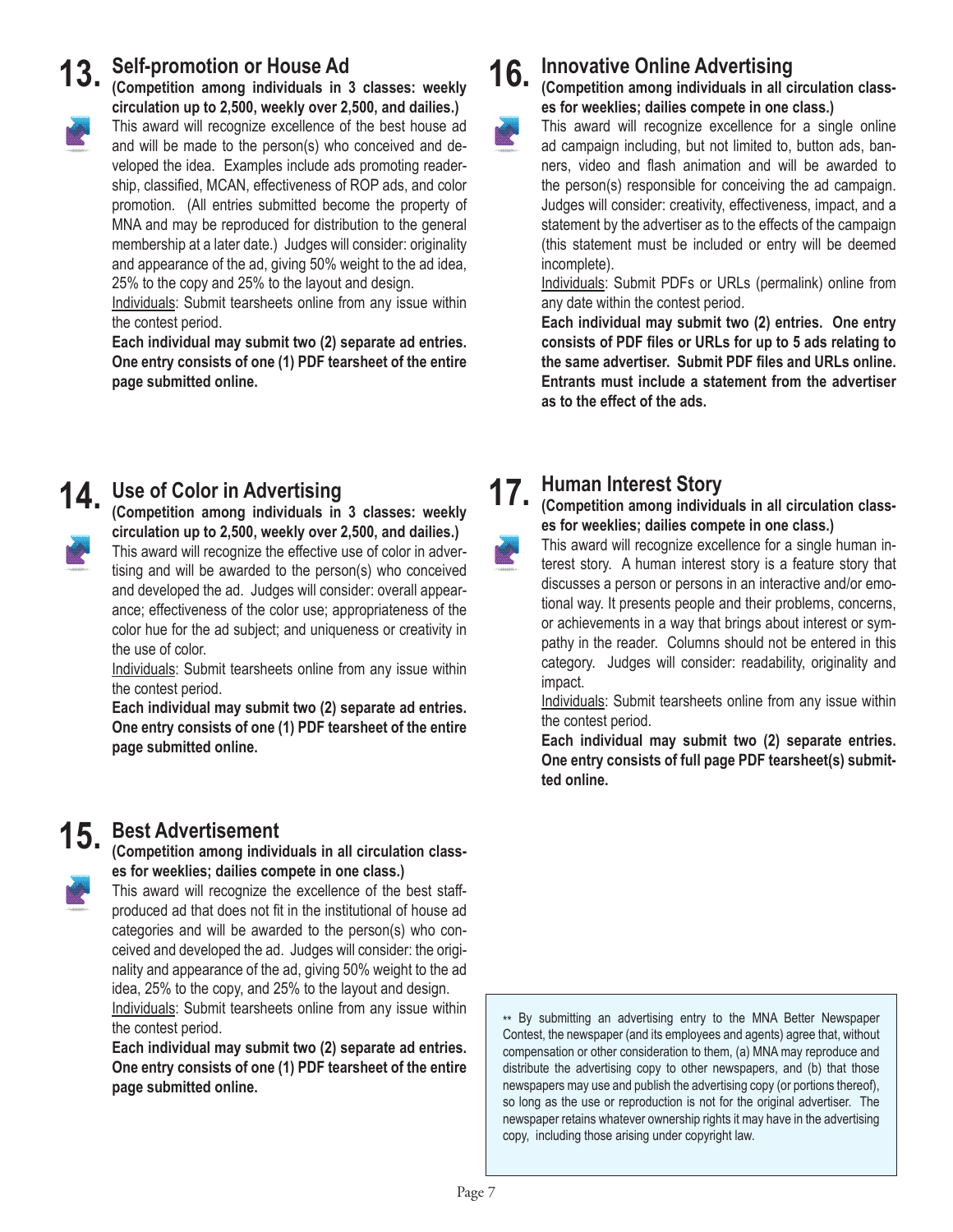## 18. Social Issues Story



This award will recognize excellence for a social issues story or series. Social issues are matters that can be explained only by factors outside an individual's control and immediate social environment which affect many individuals in a society. Common social issues include poverty, violence, justice, human rights (suppression of), equality (or discrimination), and crime, and usually revolve around conflicting viewpoints and tensions between people who take different stances. Columns should not be entered in this category. Judges will consider: readability, originality, and impact.

Individuals: Submit tearsheets online from any issues within the contest period.

**Each individual may submit two (2) separate entries. If the entry is part of a series of multiple stories, the entry will be limited to three (3) stories per single entry. One entry consists of full page PDF tearsheets for (1) to three (3) stories online.**

# **Sports Story 19.**

**(Competition among individuals in all circulation classes for weeklies; dailies compete in one class.)** 

This award will recognize excellence in sports feature writing. Sports columns should not be entered in this category. Judges will consider: readability, originality and impact.

Individuals: Submit tearsheets online from any issues within the contest period.

**Each individual may submit two (2) separate entries. One entry consists of full page PDF tearsheet(s) submitted online.**

## **Business Story 20.**

**(Competition among individuals in all circulation classes for weeklies; dailies compete in one class.)** 

This award will recognize excellence in business writing. Business columns should not be entered in this category. Judges will consider: readability, content, impact, local importance.

Individuals: Submit tearsheets online from any issues within the contest period.

**Each individual may submit two (2) separate entries. One entry consists of full page PDF tearsheet(s) submitted online.**

#### **Arts & Entertainment Story 21.**

**(Competition among individuals in all circulation classes for weeklies; dailies compete in one class.)** 

This award will recognize excellence in arts & entertainment feature writing. Columns should not be entered in this category. Judges will consider: readability, content and local importance.

Individuals: Submit tearsheets online from any issues within the contest period.

**Each individual may submit two (2) separate entries. One entry consists of full page PDF tearsheet(s) submitted online.**

## **Local Breaking News Coverage 22.**



**(Competition among individuals in all circulation classes for weeklies; dailies compete in one class.)** 

This award will recognize excellence in breaking news coverage both in print, and online. Entrants may submit online coverage from a 24-hour period surrounding the news event, as well as the edition of the newspaper printed in closest proximity to the event (the next printed edition). Judges will consider: enterprise, thoroughness, objectivity and local importance; clarity will be paramount; style will be a secondary criteria.

Individuals at Dailies: Submit tearsheets and URLs online from any issues within the contest period. You may submit print and online coverage on the news events from a 24-hour period.

Individuals at Weeklies: Submit tearsheets and URLs online from any issues within the contest period. You may submit online coverage of the news events from a 24-hour period, in addition to stories from the next available print edition of the newspaper.

**Each individual may submit two (2) separate entries. Each entry consists of one (1) or more full page PDF tearsheets and related URLs on a local breaking news story submitted online.**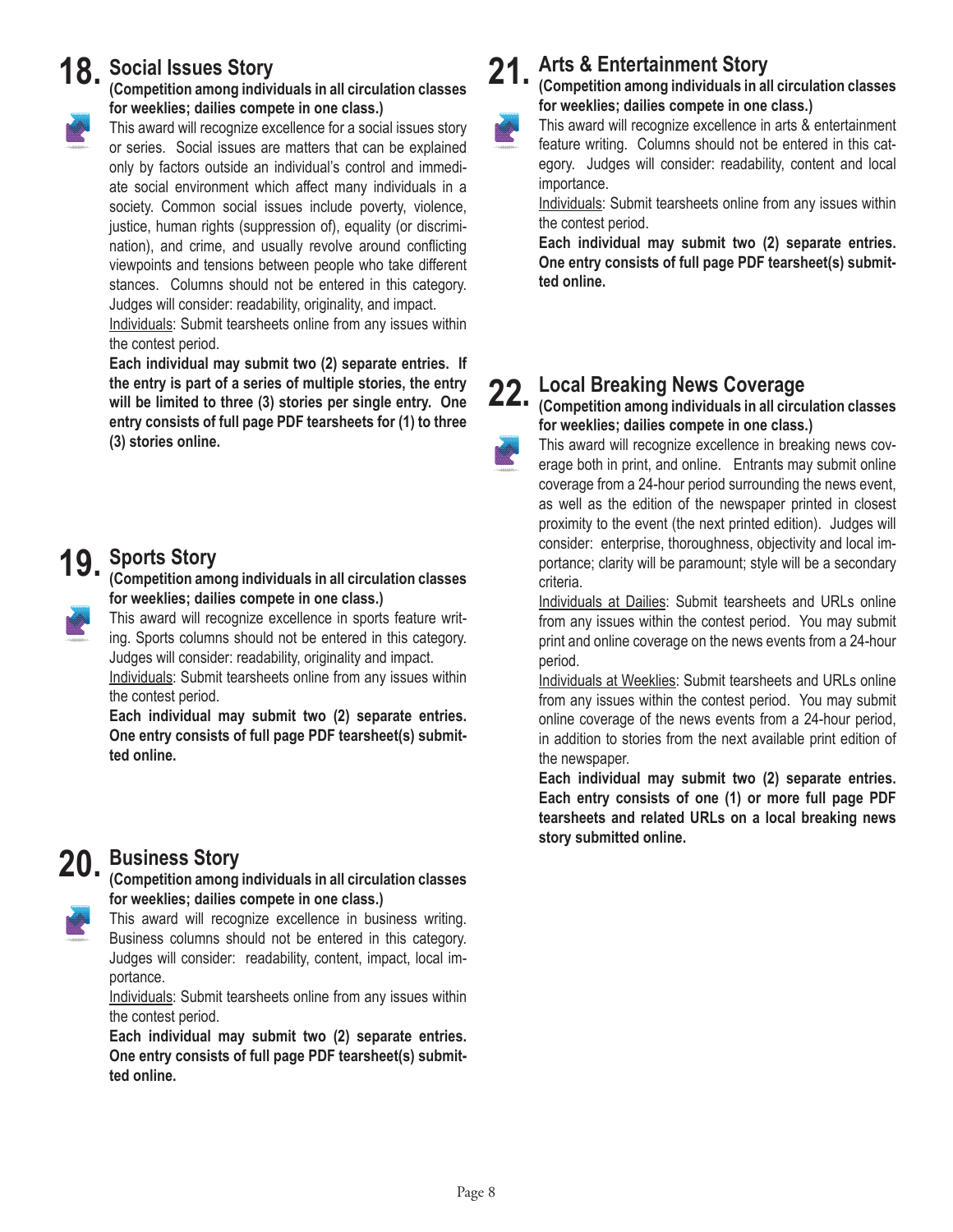## 23. Investigative Reporting<br> **Competition among individuals**

**(Competition among individuals in all circulation classes for weeklies; dailies compete in one class.)** 



This award will recognize excellence in investigative report-

ing. For this contest, investigative reporting will be defined as the development of information about government, business or other institutions or individuals that is not readily available to journalists, and requires skill and effort to obtain over and above that normally required of reporters. Information should be presented in a way that gives readers understanding and insight into subject matter that is not generally known to the public. Judges will consider equally: content of the writing (the selection of significant material) and the form in which it is written (how the material was handled).

Individuals: Submit tearsheets online from any issues within the contest period.

**Each individual may submit two (2) separate entries. You may submit a series of multiple stories in this category. One entry consists of full page PDF tearsheets submitted online (a single story or series of stories). You may also include a written statement specifying what happened as a result of the story in the community.**

## 24. Columnist

**(Competition among individuals in all circulation classes for weeklies; dailies compete in one class.)** 

This award will recognize excellence of columnists employed on newspaper staffs. Judges will evaluate 3 columns and their purpose (i.e. whether they interpret, evaluate, entertain, advocate, etc.) considering: how well the columns fulfill these goals; literary style; ability or cleverness of the writer; depth of the material or research; and local interest and relevance to the community.

Individuals: Submit three (3) PDF tearsheets online.

**Each columnist may submit only one (1) entry. One entry consists of three (3) separate columns from any issues within the contest period. Submit full page PDF tearsheets online.**

#### **Photography 25.**

**(Competition among all circulation classes for weeklies; dailies compete in one class.)** 

This award will recognize excellence in photojournalism by individual newspaper reporters. There are five subcategories:

(a) News Photo;

(b) Sports Photo;

(c) Feature Photo;

(d) Photo Story (three or more photos that tell a single story);

(e) Portrait and Personality.

Judges will consider: content of the photo (75% weight) and technique (25%).

Individuals: Submit tearsheets online from any issues within the contest period.

**Each individual may submit two (2) separate entries per subcategory. One entry consists of one photo or photo story within each subcategory. Full page PDF tearsheets must be submitted online. You may also attach the original .jpeg file of the photo along with your entry. Please provide descriptive language of the photo in the entry form.**

#### **Use of Information Graphics and Graphic Illustrations 26.**

**(Competition among individuals in 3 classes: weekly circulation up to 2,500, weekly over 2,500, and dailies.)** This award will recognize excellence in staff-produced information graphics and graphic illustrations. Judges will consider: artistic design; usefulness to the reader, clarity of content; and enhancement to the story.

Individuals: Submit tearsheets online from any issues within the contest period.

**Each individual may submit two (2) separate entries. Each contest entry consists of full page PDF tearsheets that include the entrant's graphics or graphic illustrations, and the related story, if applicable, submitted online. Please provide descriptive language of the graphic in the entry form. See the "Design Portfolio" category (#29) to submit a compliation of your work.**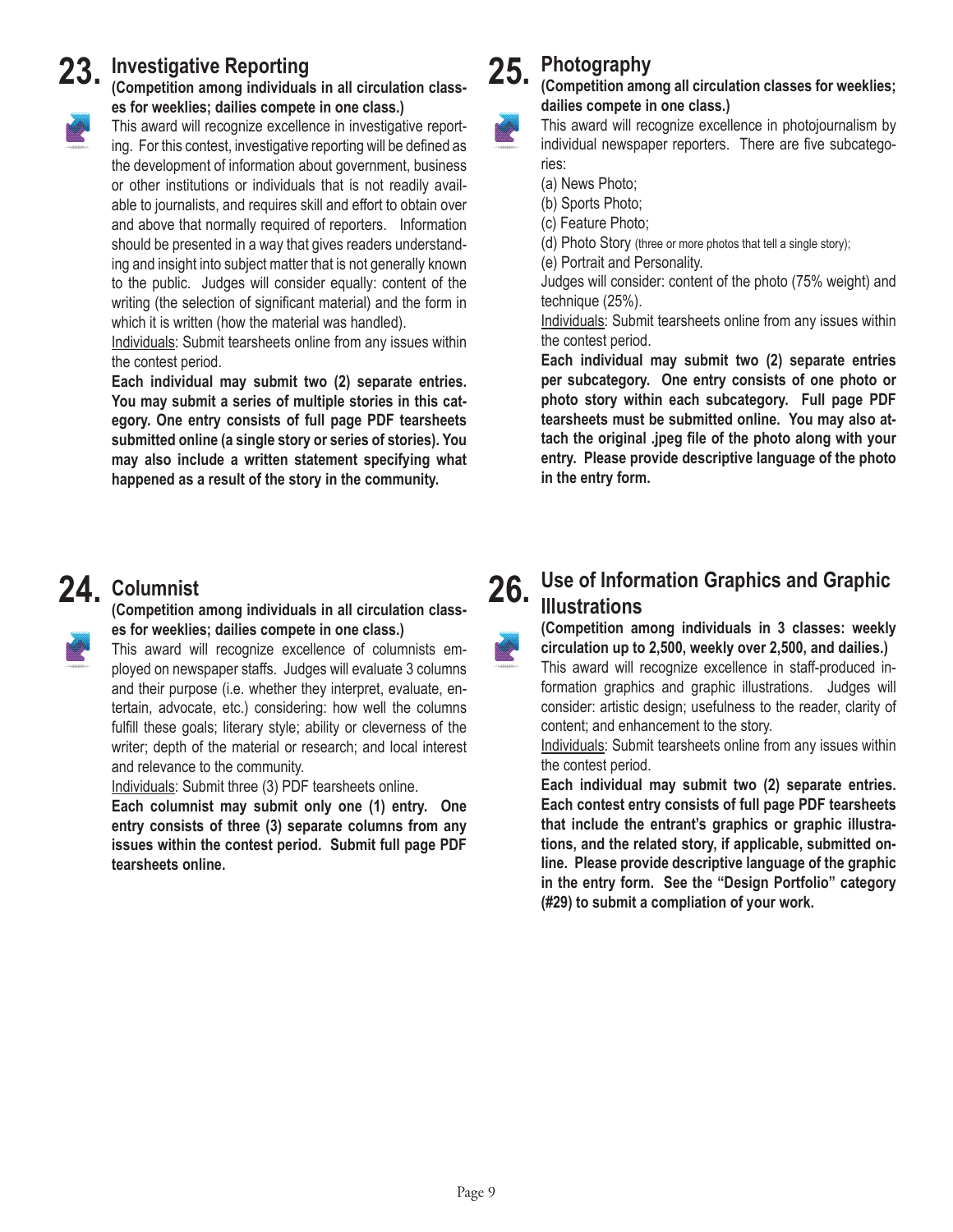## Special Awards



## **Press Photographers Portfolio**

**(Competition among individuals in 2 classes: weeklies and dailies.)**

This award will recognize overall excellence among newspaper photographers as reflected by a broad sample of their work. Judges will consider: subject matter, originality, technical excellence, and versatility.

Individuals: Submit photos online from any issues within the contest period.

**Each individual may submit only one (1) contest entry. Each contest entry consists of full page PDF tearsheets of up to ten (10) photos. You may also attach the original .jpeg files of the photos along with your entry.** 

#### **Design Portfolio 29.**

## **(Competition among individuals in 2 classes: weeklies and dailies.)**

This award will recognize overall excellence among graphic artists and designers as reflected by a broad sample of their work. Judges will consider: page composition and design; use of photos; graphics and illustrations; overall appearance; artistic design; creativity; and usefulness to the reader. Individuals: Submit tearsheets and URLs online from any issues within the contest period.

**Each individual may submit only one (1) contest entry. Each entry consists of full page PDF tearsheets or URLs of up to ten (10) examples of page layout, graphics and illustrations, and other design elements created by the entrant and published in the newspaper or online.**

# **28.**

## **Editorial Portfolio**

### **(Competition among 2 classes: weeklies and dailies.)**

This award will recognize overall excellence in locally-written editorials, recognizing sustained quality as reflected by

|                     |    |                            |                    |    |              |    |                         | a broad sample of                            |
|---------------------|----|----------------------------|--------------------|----|--------------|----|-------------------------|----------------------------------------------|
|                     |    | <b>Editorial Portfolio</b> | lthe<br>newspapers |    |              |    |                         |                                              |
|                     | Su | М                          | Tu                 | W  | Th           | F  | Sa                      | editorials. Judges                           |
| Sept<br>2012        | 9  | 10                         | 11                 | 12 | 13           | 14 | 15                      | will consider: the                           |
| Nov/Dec<br>2012     | 25 | 26                         | $27\,$             | 28 | 29           | 30 | 1                       | editorials'<br>signifi-<br>cance to the com- |
| Dec<br>2012         | 9  | 10                         | 11                 | 12 | 13           | 14 | 15                      | munity will be given                         |
| Jan<br>2013         | 20 | 21                         | 22                 | 23 | 24           | 25 | 26                      | weight;<br>heavy<br>sound<br>reasoning;      |
| Feb<br>2013         | 17 | 18                         | 19                 | 20 | 21           | 22 | 23                      | power to influence                           |
| Mar<br>2013         | 3  | 4                          | 5                  | 6  | 7            | 8  | 9                       | public opinion; and                          |
| Apr/May<br>2013     | 28 | 29                         | 30                 | 1  | $\mathbf{2}$ | 3  | $\overline{\mathbf{4}}$ | clarity.<br>Weeklies:<br>Sub-                |
| <b>Iune</b><br>2013 | 16 | 17                         | 18                 | 19 | 20           | 21 | 22                      | mit full page<br><b>PDF</b>                  |
| Ju/Jul<br>2013      | 30 | 1                          | $\overline{2}$     | 3  | 4            | 5  | 6                       | tearsheets<br>online<br>of from five (5) to  |
| Aug<br>2013         | 18 | 19                         | 20                 | 21 | 22           | 23 | 24                      | the<br>seven<br>(7)<br>οt                    |

<u>lies</u>: Submit full page PDF heets online om five (5) to า (7) of the calendar weeks

containing the dates listed above.

Dailies or semi-weeklies: Submit full page PDF tearsheets online from five (5) to seven (7) of the exact dates listed above. If you do not publish that day, tearsheets from the date closest to, and within the same week shown. Do not submit more than one entry from the same week.

**Each newspaper may submit one (1) contest entry. Each contest entry consists of five (5) to seven (7) separate editorials submitted as full page PDF tearsheets. Editorials submitted may be from more than one staff member. Newspapers may document the outcome or impact of the editorials in a statement submitted with the entries.**

#### **New Journalist of the Year 30.**

**(Competition among individuals in 2 classes: weeklies and dailies.)**

This award will recognize high achievement and dedication to the craft of journalism by a reporter, copy editor, photojournalist, editor or designer who has worked at a professional paper for two years or less.

All Newspapers: Submit entries online.

**Each newspaper may submit one nomination per eligible journalist. One entry consists of a one-page nomination letter and six (6) samples of the nominee's best work submitted online as PDF tearsheets.**

## **Special Section 31.**



This award recognizes excellence in specials sections devoted to a single subject, as supplements to newspapers. Judges will consider: general effect on the reader of the issue taken as a whole; relevance of editorial copy to advertising; originality of both editorial and ad copy; and effectiveness of local advertising.

All Newspapers: Submit special sections from any issue within the contest period.

**Each newspaper may submit up to two (2) entries. One entry consists of a special section supplement devoted to a single topic. Submit special sections to MNA by mail.**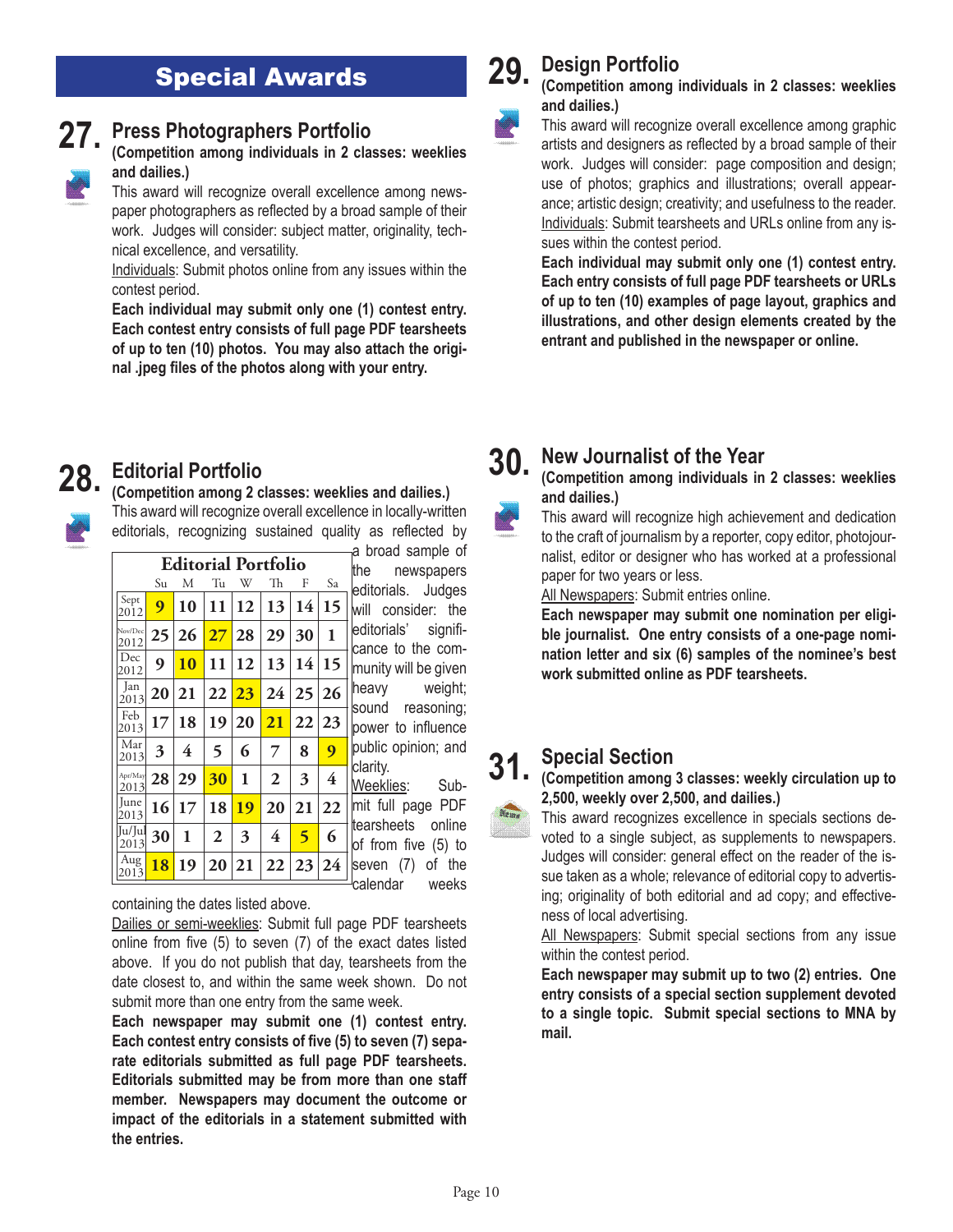## **Best Magazine 32.**

**(Competition among 2 classes: weeklies and dailies.)**



This award will recognize excellence in magazines produced by MNA member newspapers. Judges will consider: overall excellence in the publication, including editorial content, de-

sign – including use of photos and graphics, and effectiveness of advertising. All Newspapers: Submit magazine issues from any date

within the contest period.

**Each newspaper may submit up to two (2) entries. One entry consists of a single magazine issue created and published by an MNA member newspaper staff. Submit magazines to MNA by mail.**

## **Best Use of Video 33.**

**(Competition among 3 classes: weekly circulation up to 2,500, weekly over 2,500, and dailies.)**

This award will recognize excellence in using video to impact storytelling. Judges will consider: production quality, relevance of topic, content, creativity, and impact.

All Newspapers: Submit entries online from any date within the contest period.

**Each newspaper may submit up to two (2) entries. Each entry will consist of a URL(s) to one (1) video submitted online.** 

## **Best Use of Multimedia 34.**

**(Competition among 3 classes: weekly circulation up to 2,500, weekly over 2,500, and dailies.)**

The award will recognize excellence in using new media to impact storytelling. Judges will consider: best presentation that supports storytelling and enhances the impact of the story with the use of multimedia; and must include, but is not limited to, audio, video, podcasts, photo galleries or animation as appropriate for the story. The entry can be a story that appeared on the Web only, but must include the use of multimedia. If the story also appeared in print, the story on the website must go beyond what appeared in the print edition to enhance the story.

All Newspapers: Submit entries online from any date within the contest period.

**Each newspaper may submit up to two (2) entries. Each entry will consist of a URL(s) to one (1) multimedia special project submitted online.** 

## **Best Use of Social Media 35.**

## **(Competition among 3 classes: weekly circulation up to 2,500, weekly over 2,500, and dailies.)**

This award will recognize excellence, efficacy, and innovation in social media use by newspapers. Entries may include examples of crowd sourcing; community engagement via sites like Facebook, Twitter, LinkedIn, video and photo sharing sites, etc.; and other innovative uses of social media. Entrants should submit a statement describing the use of social media tools, and resulting success. Judges will consider: efficacy, innovation, creativity, impact, results.

All Newspapers: Submit tearsheets and URLs online from any issue within the contest period.

**Each newspaper may submit up to two (2) entries. One entry consists of materials outlined above from the contest period. Submit PDF tearsheets and URLs online.**

## **36.**

## **Herman Roe Editorial Writing Award (Competition among all individuals.)**

A highly-coveted award, the Herman Roe Editorial Writing Award will recognize impactful, meaningful and excellent editorial writing. Judges will strongly consider the significance to the community of the editorial submission. This award seeks to recognize the single best editorial written during the contest period.

*The late widow of Herman Roe established this award in 1965. Herman Roe was a publisher of the Northfield News, past president of MNA and one of the state's outstanding editorial writers.*

**Each individual may submit two (2) entries. One entry consists of one editorial from any issue within the contest period. Submit full page PDF tearsheets online. The person submitting the entry must be the sole writer of the editorial.**

#### **Government/Public Affairs Reporting 37.**

### **(Competition among all individuals.)**

This award will recognize exemplary reporting on local, state or federal government and how it affects a newspaper's community. Judges will consider the clarity and relevancy to readers. Stories might be on coverage of city hall, school boards, state legislation, etc. Editorials supporting the reporting examples may be part of the entry, but not the focus of the entry.

Individuals: Submit tearsheets online from any issue within the contest period.

**Each individual may submit two (2) separate entries. Entries may include series of multiple stories, or ongoing coverage of a single issue. Submit PDF tearsheets online.**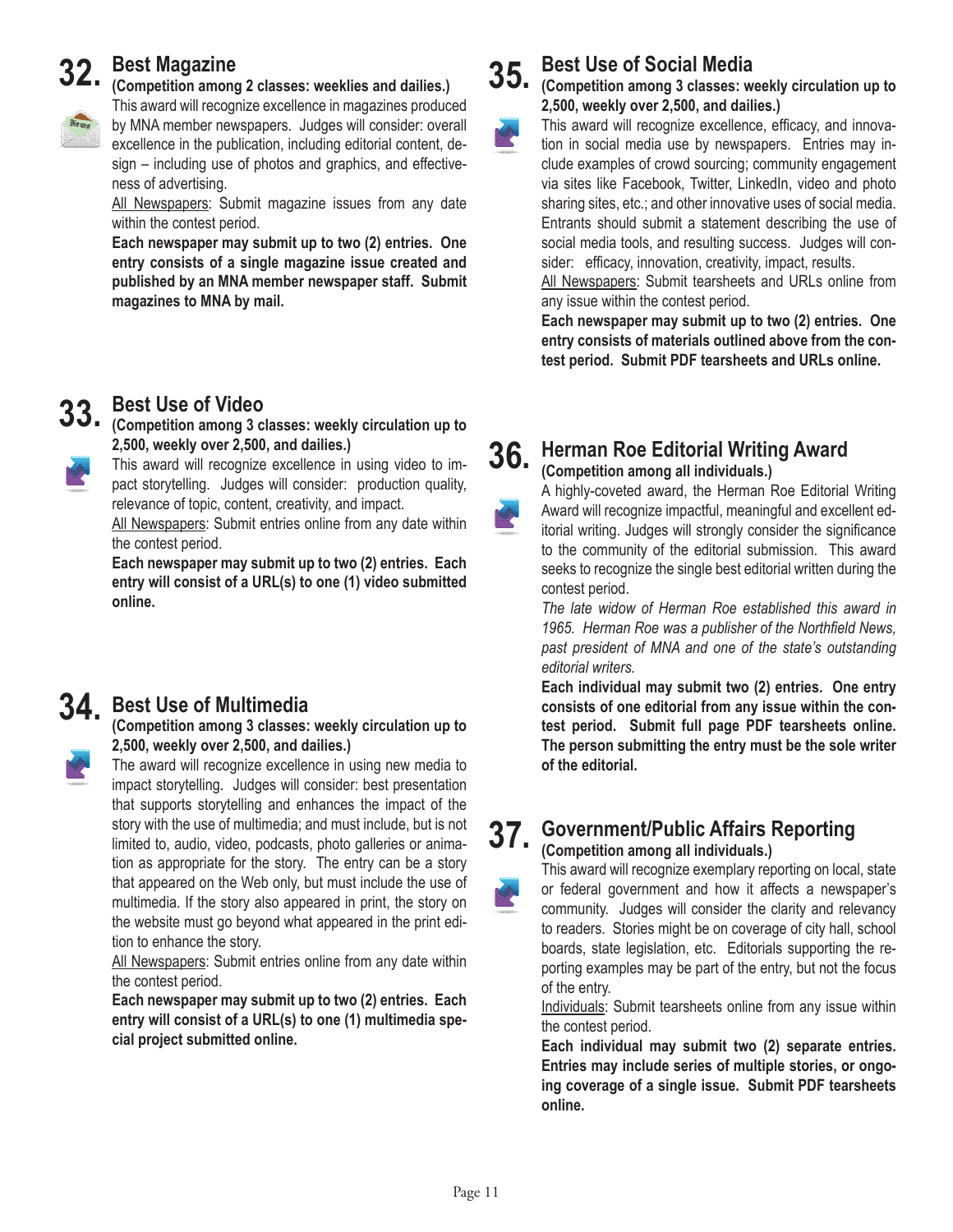## **38.** Freedom of Information Award Competition among all newspapers.

**(Competition among all newspapers.)**

This award will recognize an effective job of furthering the cause of Freedom of Information. Some examples include an editorial campaign, news coverage, court actions or community education program designed to open meetings, to open records, etc.

All Newspapers: Submit tearsheets online from any issue or issues from the contest period.

**Each newspaper may submit one (1) entry. One entry consists of an editorial or news coverage exemplifying freedom of information coverage from the contest period. Submit up to five (5) PDF tearsheet(s) online.**

## **Explanation of Newspaper Operations or 39. Newspaper Ethics**

## **(Competition among all newspapers.)**

This award will recognize excellence in the explanation to readers of newspaper operations or ethics. Judges will consider use of stories, columns, editorials and advertising to explore how a newspaper functions, how policies are developed, or what standards are used to determine what the content of a paper will be, or how stories and photos will be played.

All Newspapers: Submit tearsheets online from any one issue within the calendar period.

**Each newspaper may submit two (2) entries. One entry consists of materials outlined above from a single newspaper issue. Submit PDF tearsheet(s) online.**



## **Category X: Veterans Coverage**

**(Competition in 3 classes: weekly circulation up to 2,500, weekly over 2,500, and dailies.)**



This award will recognize excellence in coverage of military veterans in news stories, features, in-depth reports, multimedia presentations or other content for newspaper and its website. The award will be presented to newspapers that tell stories about the presence and impact of veterans in their community. These may include investigations, feature stories, human interest and profiles. You may submit a

statement about your entry and its impact in the community. Judges will consider: content and form of writing, clarity, relevance and impact.

All Newspapers: Submit entries online from any date within the contest period.

**Each newspaper may submit one (1) entry. One entry consists of news coverage, editorials, features, or multimedia from the contest period demonstrating excellence in utilitzing public records. Submit up to five (5) PDF tearsheet(s) and/or URLs online.**



## **Lynn Smith Community Leadership Award**

## **(Competition among all newspapers.)**

This award will recognize local leadership initiatives that were encouraged, initiated or promoted by the newspaper. Leadership actions may have caused something positive to happen or may have prevented something negative from happening. General reports on local government and organizations are not eligible. Entries may include editorials, exhibits, meetings sponsored by the newspaper, house ads or flyers relating to the effort. Cover letters are allowed.

All Newspapers: Submit tearsheets online for a project that either started or ended within the contest period.

**Each newspaper may submit only one (1) entry. One entry consists of materials outlined above from the contest period. Submit PDF tearsheet(s) and/or URLs online.** 

## Have You…

- 1. Complied with the rules for each category entered?
- 2. Completed an entry form online for each entry?
- 3. Attached a printed entry label to each mailed entry?
- 4. Included a list of all entries along with the entry fee for each entry, (\$9 per entry)?
- 5. Postmarked or submitted your entries by Monday, September 30?

Mail payment and entries to: Minnesota Newspaper Association 12 South Sixth Street, Suite 1120 Minneapolis, MN 55402-1502 E: member@mna.org | P: 612-332-8844

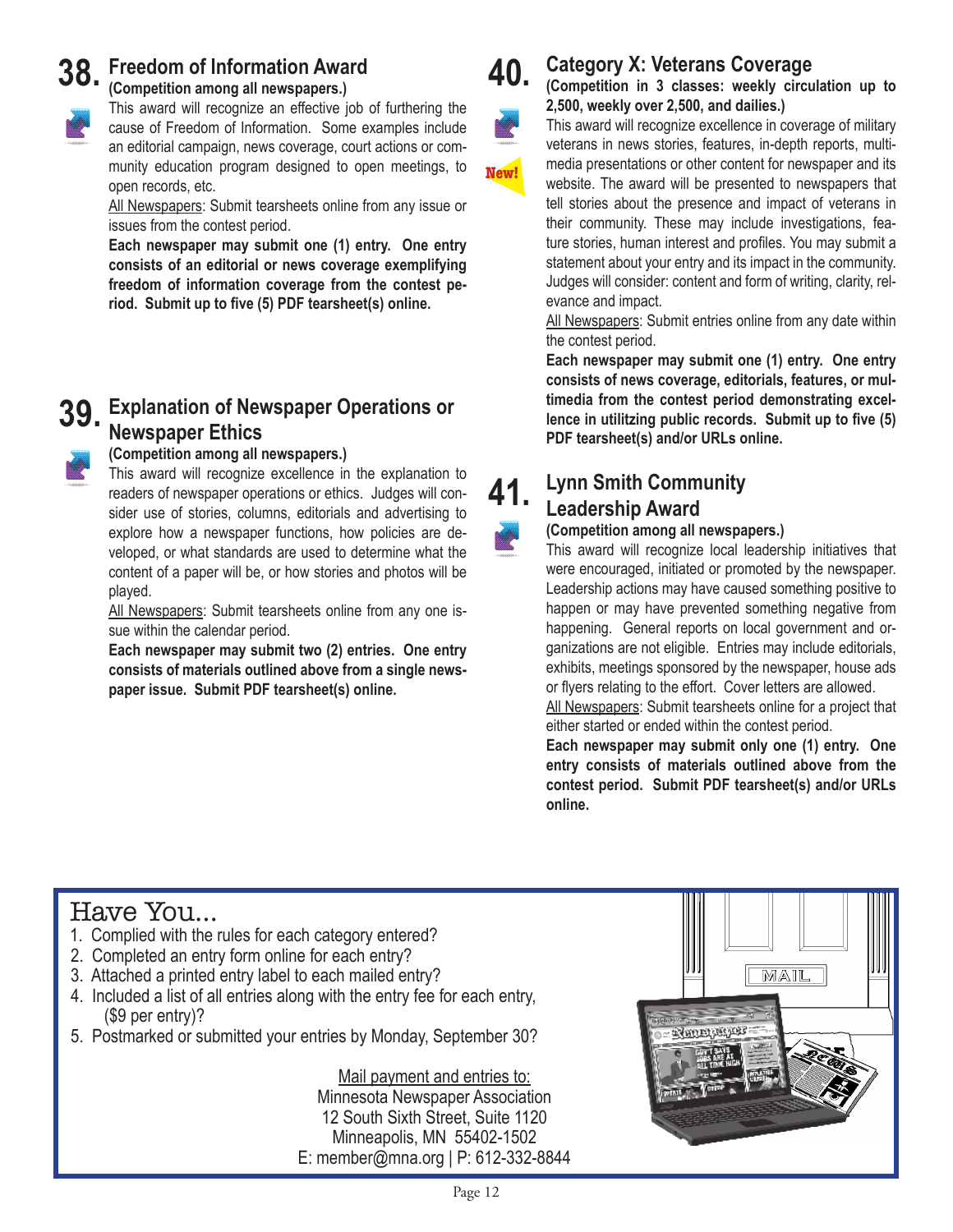## Frequently Asked Questions

*If you have any questions about the BNC, please read the full rules and instruction packet first. We have tried to make the directions clear and user-friendly. We've provided some answers to frequently asked questions below, but if you still have questions, the MNA staff is prepared to assist you. To reach us, please call the MNA office, 612-332-8844 or 800-279-2979 or email member@mna.org.*

## **What work can I enter in the BNC?**

Anything published between September 1, 2012, through August 31, 2013

## **What browser should I use?**

The contest site www.betterbnc.com is compatible with Internet Explorer (6+) and FireFox (2+) on the PC, and FireFox (2+) on the Macintosh. FireFox is BetterBNC's recommended browser.

## **How do I know what my password is?**

The first time you login into the system, the default password is "bnc" (password is case sensitive). You will be prompted immediately to update your password and contact information.

If you've already changed your password, and have lost or forgot it, please email or call LuAnn Yattaw who can help re-set the password (luann@mna.org or 612-278-0235).

## **How do I determine or adjust my circulation group?**

MNA has pre-determined your circulation group, based on your circulation submitted for the MNA Directory. If you believe there is an error, please call the MNA office, 612-332- 8844 or 800-279-2979 or email member@mna.org.

## **Do I have to fill out an entry form online for entries that I mail to MNA?**

Yes. You must fill out an entry form online for every single entry. Print and affix entry label securely to the entry materials that require mail-in submission. When more than one section or issue is required, be sure to bind all materials together securely with a binder clip, rubber bands, or enclose in a manila folder or envelope.

## **Which categories must by submitted by mail?**

- 1: General Excellence
- 2: Typography and Design
- 4: General Reporting
- 6: Use of Photography as a Whole
- 7: Headline Writing
- 8: Advertising Excellence
- 31: Special Section
- 32: Best Magazine

MNA's mailing address is 12 South Sixth Street, Suite 1120, Minneapolis, MN 55402. Mailed entries must be postmarked on or before September 30.

*All other categories must be submitted online. If you do not have the capability to provide digital files for entry categories, contact MNA immediately, and we will work with you to create files that can be uploaded to the online contest system.*

### **There is no specific title for my entry (or there are multiple titles). What should I put here?**

On the entry form, when asked to provide "Headline or Title of Entry (exactly as it appears on the page)" - if there is no specific title, use the category title as a guide (e.g. "Paynesville Press - General Excellence" or "Sally Jones - Design Portfolio").

## **How do I make changes to an entry that I've already submitted?**

On the "Manage Entries" page of the contest system, identify the entry you'd like to update or change. In the "Actions" column, click "Label" to print a label to affix to mail-in entries. Click "Edit" to update or change an entry. You can delete uploaded files and upload new or additonal files, here, as well. Click "Disable" if you'd like to remove the entry from view of the contest administrator and judges. Click "Delete" if you'd like to remove the entry. This action is permanent.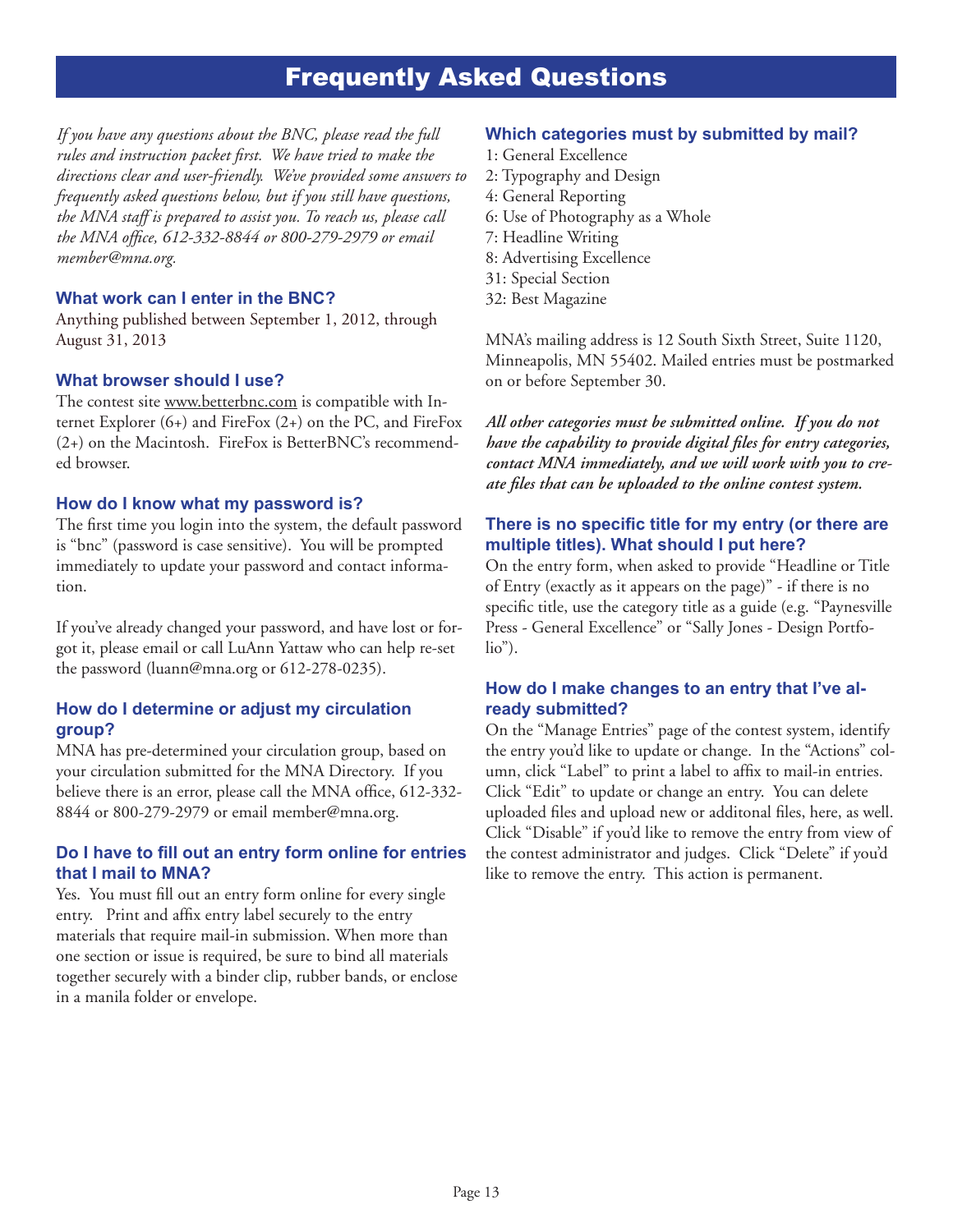## **Can I submit a series of stories as one entry in the contest?**

Unless otherwise noted, one entry consists of one story. Some categories allow you to submit more than one story as a single entry.

## **I'd like to enter a story/special section/magazine that was a joint effort between two newspapers/ multiple staffs. How should we enter this work?**

When submitting work produced by multiple or shared staffs, submit the entry under the newspaper with the larger circulation. In the "comment/info" section of the entry form you may provide more detailed information including more complete list of staff members and/or newspapers involved with the entry.

## **What file formats are accepted for uploading?**

File formats accepted by the system include .pdf, .jpg, .gif, and .png (and .doc in applicable categories). If for some reason you don't have a PDF of the tearsheet you wish to submit, it would be easy to snap a photo and submit the resulting photo file.

## **What is the maximum file size?**

5MB is the maximum file size allowed by the contest system.

## **How can I make my PDF files smaller?**

Most newspaper PDFs include high-resolution (200-300dpi) grayscale or CMYK images for printing. However, PDF contest entries will be viewed and judged on a computer monitor, which displays at low resolution (72-96dpi) in RGB color.

## **Changes in the resolution and color mode of images are the most effective ways to reduce file size without sacrificing quality.**

**1. Resolution.** In PDFs, text is always clear regardless of resolution. Resolution relates only to photos and rasterized graphics. Reducing resolution by half reduces image file size by 75%. The recommended maximum resolution of 96dpi can be enforced by Distiller settings.

**2. Color mode.** Converting from CMYK to RGB color will reduce image file size by another 25%. This color conversion can again be enforced by Distiller settings.

If you reduce image resolution and/or convert color mode in your entry PDFs with a PDF editor (e.g., Enfocus Pitstop or Quite A Box Of Tricks) or use the native profiling/ editing tools in Acrobat 6 or later, YOU WILL NOT GAIN THE EXPECTED REDUCTION IN FILE SIZE unless you **redistill** the PDF afterward.

## **What is the most efficient way to collect entry files?**

Collect copies of all PDF files that contain entry-related pages into one place. These may be full-issue, full-section, or individual-page PDFs that you sent to your printer or that you saved from your page layout program for other reasons. The sizes, resolutions, color modes, and other characteristics of those PDF files can be ignored at this point.

Extract entry-related pages from any multi-page PDFs, or delete non-entry pages. Give each resulting file a clearly descriptive name. Combine into a single PDF file the pages that comprise each entry. Instructions for extracting and combining PDFs are provided below. Distill. Once you've created all your entry PDFs, redistill each one as explained above to reduce it to the smallest practical size. It is not productive to try to reduce the sizes of individual files before combining them into complete entries. Like all changes, combining pages can increase overall PDF file size.

## **How do I extract pages from a full-issue or fullsection PDF?**

In Acrobat, open the PDF file, then choose "Extract Pages..." from the Document menu and follow the instructions. This will allow you to save individual or sequential pages in separate files anywhere on your system.

## **How do I combine PDF pages or files into a single entry?**

Open the PDF file that is to appear first in the entry, choose "Save As..." from the File menu, and save that file with the name you'd like to give the final PDF entry. Choose "Insert Pages..." from the Document menu, choose the file that is to appear next in the entry, then specify where that file should be inserted. When all insertions have been made, save and close the PDF file. You'll need to redistill the final PDFs.

### **How will MNA prevent fraud?**

We prefer to trust our member publishers not to submit embellished or edited entries. It is true that ads and articles can be re-edited, photos can be retouched or replaced, and page layouts can be changed. However, major deception probably would be noticed, if only because winning PDFs will be available to the public and MNA members on the MNA website. If fraud is suspected with any entries, a full investigation will follow.